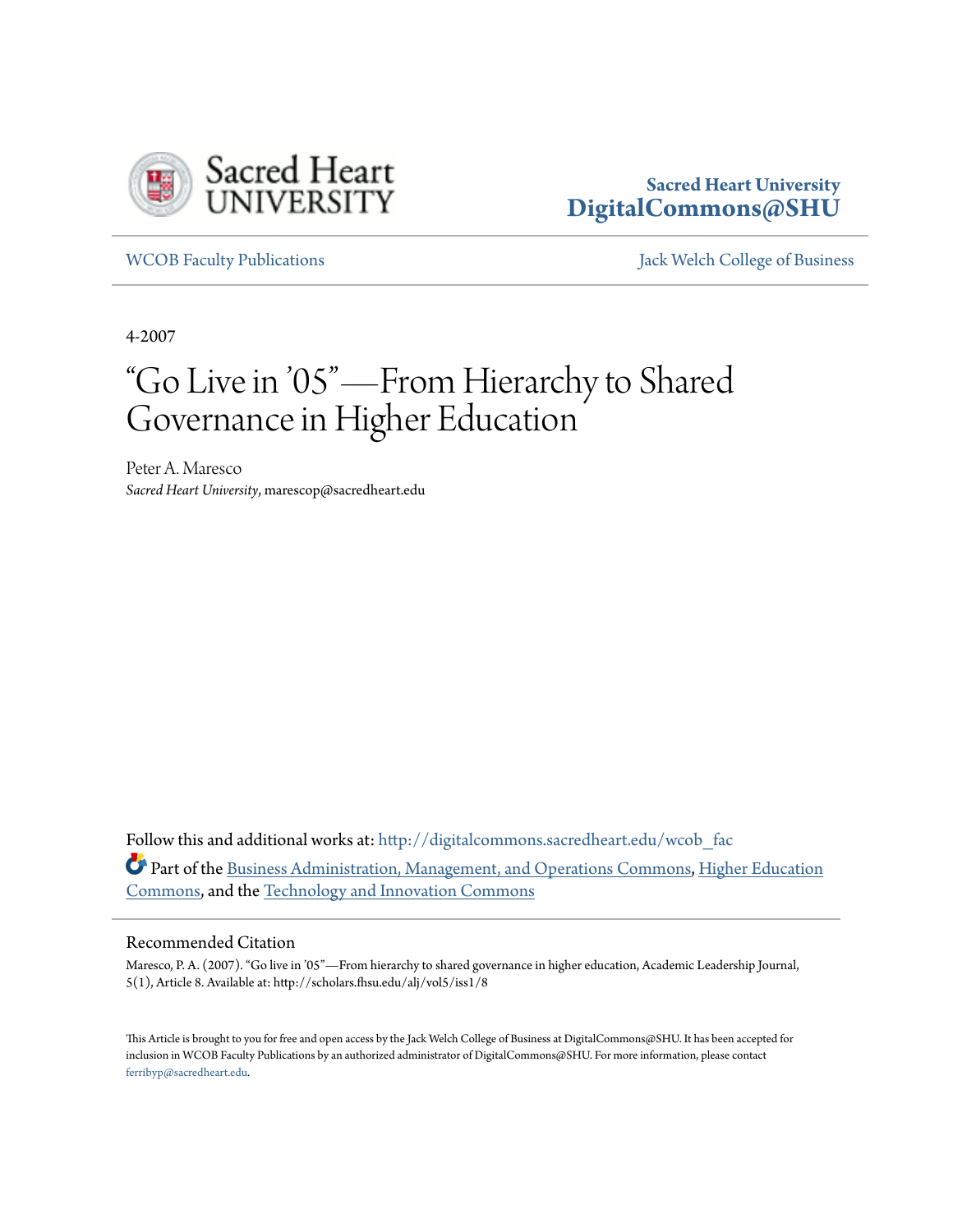# **Academic Leadership Journal**

Higher education is in the midst of a major transformation evidenced by several factors: greater demands from stakeholders; pressure to increase student enrollment, financial uncertainty, limited resources, and a responsibility to contribute to the community's civic and economic development. Faculty and staff in higher education are challenged to deliver education in innovative ways. This innovation requires an expedient method of governance and necessitates careful examination of the organization's structural, cultural, and decision-making processes. To meet these demands, leaders in higher education must examine decision-making processes and design governance models that respond quickly and efficiently to their myriad of constituents.

Coakley and Randall (2006) believe that leadership models in higher education must be challenged to be more responsive to the stakeholders. And Currie (2005) believes that faculty and staff must be active participants in the systems that govern academe. Porter-O'Grady, Hawkins, and Parker state, "There is not an enterprise in the United States that is not going through some form of renewal" (1997, xv) suggesting that organizational renewal demands greater efficiency, effective communication, and a comprehensive reassessment of all organizational functions.

The term 'shared governance' provides an organizing framework for creating an empowered workforce and point-of-service decision-making. Shared governance is not a rigid design, but instead is a dynamic process focused on empowerment and accountability. Shared governance provides a language and a structure to formalize empowerment and collective decision-making in organizations (Porter-O'Grady 2001).

In the spring of 1999, the administration and faculty in the Department of Nursing at Boise State University voted to revise the curriculum and by the close of spring semester in 1999 redesigned their governance model. The curriculum changes were expected to be radical as well as labor-intensive. For the curricular changes to be successful the departmental culture needed to be reengineered and its organizational structure redesigned. With this type of change, each person's role would be affected throughout the organization (Porter-O'Grady, Hawkins, and Parker 1997). In this article, the authors describe and illustrate the six-year process of cultural, structural, and curricular changes that occurred during the evolution from a hierarchical style of management to a shared governance model. The American Federation of Teachers in Higher Education (2002) defines shared governance as a set of practices under which faculty and staff in colleges and universities participate in the decision-making processes concerning the operation of their institutions.

## **In the Beginning**

One of the most important curriculum changes impacting all stakeholders was the department's decision to combine three separate and distinct nursing programs into one integrated program by fall of 2002. When the transformation began, the department consisted of three separate programs; practical nursing (PN), associate of science (AS) degree, and baccalaureate of science (BS) degree. Decisions were made within each program exclusive of the other two programs. The structural design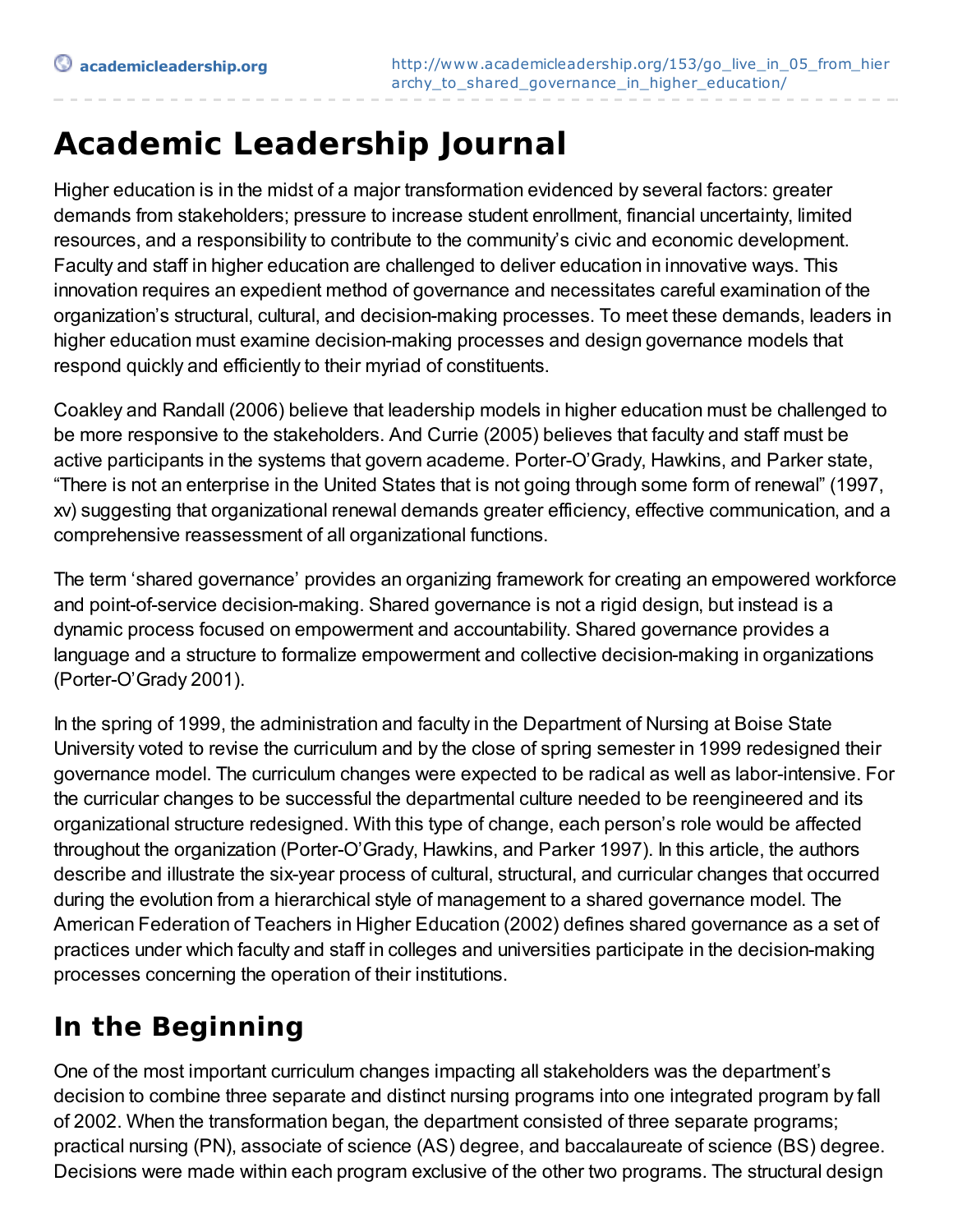for the department was formalistic and hierarchical [Figure 1: [Hierarchical](http://www.academicleadership.org/uploads/Figure_1_Heirarchial_Model_AY_99-00.JPG) Model]. The program directors and the department chair approved all decisions made by faculty. This process slowed decision-making, impeded communication, and stifled change. As the department moved through the change to become one program and from a hierarchical structure to a shared governance model, John Kotter's eight-step model for organizational change was used to guide the process (Kotter 1996). Applying Kotter's Eight-Step Model for Organizational Change

Organizational change is time consuming and complex. Using a theoretical model to guide the change process is essential. John Kotter (1996) outlines an eight-step process to transform organizations. The first two steps in Kotter's model (1996) involve creating a sense of urgency and a guiding coalition to direct the change. The three existing nursing programs would no longer be separate and instead they would be fused into one comprehensive program with one entry point and three exit options. All of the courses would be new, and teaching assignments would be reallocated. The changes were time limited with a 'Go-Live' date of Fall 2005. This created an intense sense of urgency and a need for skilled leadership. Several teams comprised of faculty, staff, and students were established to implement the radical changes occurring within the department. Along with teams like admissions and curriculum, an Organizational, Culture, and Design (OCD) team was developed and charged with redesigning the social architecture of the organization and crafting a structural model for effective governance and efficient decision-making. Implementing a shared governance model requires effective communication and skilled leadership. Many believed that making the decision to adopt this model would be the most difficult decision we would face. However, this was just the beginning. Porter-O'Grady, Hawkins, and Parker (1997) note that the political, personal, and structural challenges are impossible to conceive at the outset of such an immense endeavor. Knowing where we were going and how we intended to get there required a shared vision.

Creating a vision for the future is the third step in Kotter's model. The OCD Team worked with faculty and staff to create a shared vision and recommended developing the shared governance model in accordance with the National League for Nursing Standards for [Accreditation](http://www.academicleadership.org/uploads/Figure_2_Projected_Go_Live_Model_for_AY_05-06.JPG) [Figure 2: Projected "Go Live" Model for AY05-06]. The evolution of the model would be gradual and incremental, based on predictions of where the department hoped to be in fall 2002 when the new curriculum would begin, and fall 2005, the target date for completing the transition from a formalistic hierarchal model to a fully functional shared governance system. The faculty and staff developed the motto "Go Live in '05" which inspired us as we progressed through this cultural and curricular transformation.

The fourth step in Kotter's model is to communicate the change. The department motto "Go Live in '05" became a rallying point for faculty and staff and helped communicate the change. The OCD Team conducted a series of open forums for faculty, staff, and students declaring the "Go Live in '05" motto and explained that the model would be a dynamic work-in-progress and would evolve as the department progressed toward the target date of 2005. The evolving model of shared governance was discussed at virtually every monthly department meeting from 2001 to 2005, and the OCD Team provided in-depth descriptions and explanations of the new model using various mediums including written materials, pictures, electronic mail, and forums for open discussion. In this way, the OCD Team was influential in motivating faculty and staff to adopt the change and to meet its goals for implementation.

The next two steps in Kotter's model are to empower others to achieve the vision and to establish short-term goals. These steps were implemented by empowering the OCD Team to assume a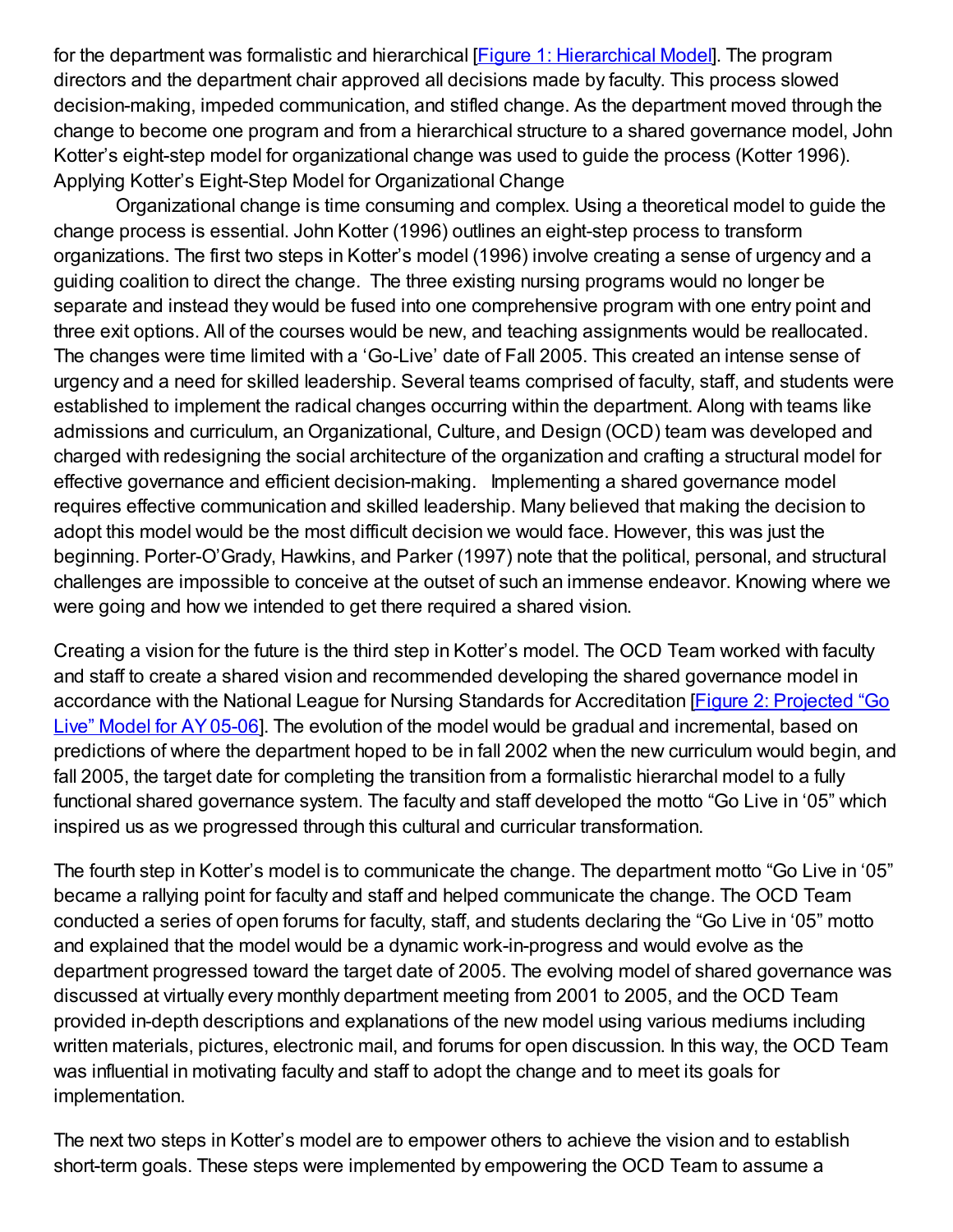leadership role to accomplish the change and by developing the department's organizational models for shared governance. Each spring, the OCD Team presented a revised model to faculty and staff where it was discussed, further revised, and approved by way of majority vote.

In Phase I of the Department of Nursing's shared governance model, the Department Chair was retained as the main decision maker and new teams were established to implement the projected curricular and cultural changes [Figure 3: Phase 1 [AY00-01](http://www.academicleadership.org/uploads/Figure_3_Phase_I_AY_00-01.JPG)]. Phase I of the emerging model included a matrix suggesting ways to merge the three separate nursing programs into the integrated program. The model also included a Steering Committee (SC) comprised of faculty and staff representatives elected by their respective teams. The purpose of the SC was to bring faculty and staff from the three distinct nursing programs together to improve communication and build relationships. They began phasing out the 'old' curricula and implementing in the 'new' integrated nursing program.

Phase I of the shared governance model was the first time faculty from the three different programs worked collaboratively and the first time staff was included in department governance. Changes during the first year were astonishing. We discussed the purpose and function of shared governance and how it affected each individual in the department. This phase of the process helped us appreciate the value of each individual's contributions and allowed us to work and learn together.

The model continued to evolve [Figure 4: Phase II AY 01-02] and in Phase II of our shared governance design, the Department Chair was integrated into the model and served as a working member of the newly designed Shared Leadership Council (SLC), an equivalent level to that of members from other governance teams. The new SLC replaced the Steering Committee and consisted of one member of each governance team. In this phase, additional teams and individuals were added to the model including the program directors of the three existing nursing programs and the management assistant. The matrix for curriculum discussion remained a part of the model and represented the relative separateness of each existing nursing program. The SLC met on a semi-weekly basis focusing on program integration, system improvement, policy development, and team performance. Team representatives reported their progress to the SLC. This process provided a feedback loop to enhance communication and to improve decision-making throughout the department. The SLC discussed how to empower teams in the model. Shared decision-making is a vital strategy to improve organizational productivity in higher education (American Federation of Teachers 2002) and promotes individual and collective responsibility and accountability. These issues reinforced the need to continue the SLC in Phase III of the department's shared governance model.

When Phase III of the department's shared governance model [Figure 5: Phase III AY02-03] was put into action in fall 2002, the new curriculum was also implemented. Students began to play an integral role in the new governance structure. Phase III of the shared governance model evolved to include two existing student-focused department committees: the Student Affairs Committee and the Scholarship Committee. These two committees would eventually be combined to create the Student Team whose functions included scholarship decisions, policy development, and student affairs. As the CHARM Team evolved to include functions of the Faculty Search Committee and grant acquisitions, it renamed itself the Vision Team. The NLNAC (Accreditation Team) also expanded its functions and evolved into the Outcomes and Assessment Team. The program directors in the 'old' programs were being phased out and were no longer represented on the SLC.

One of the most substantial changes to the shared governance model occurred in Phase IV of the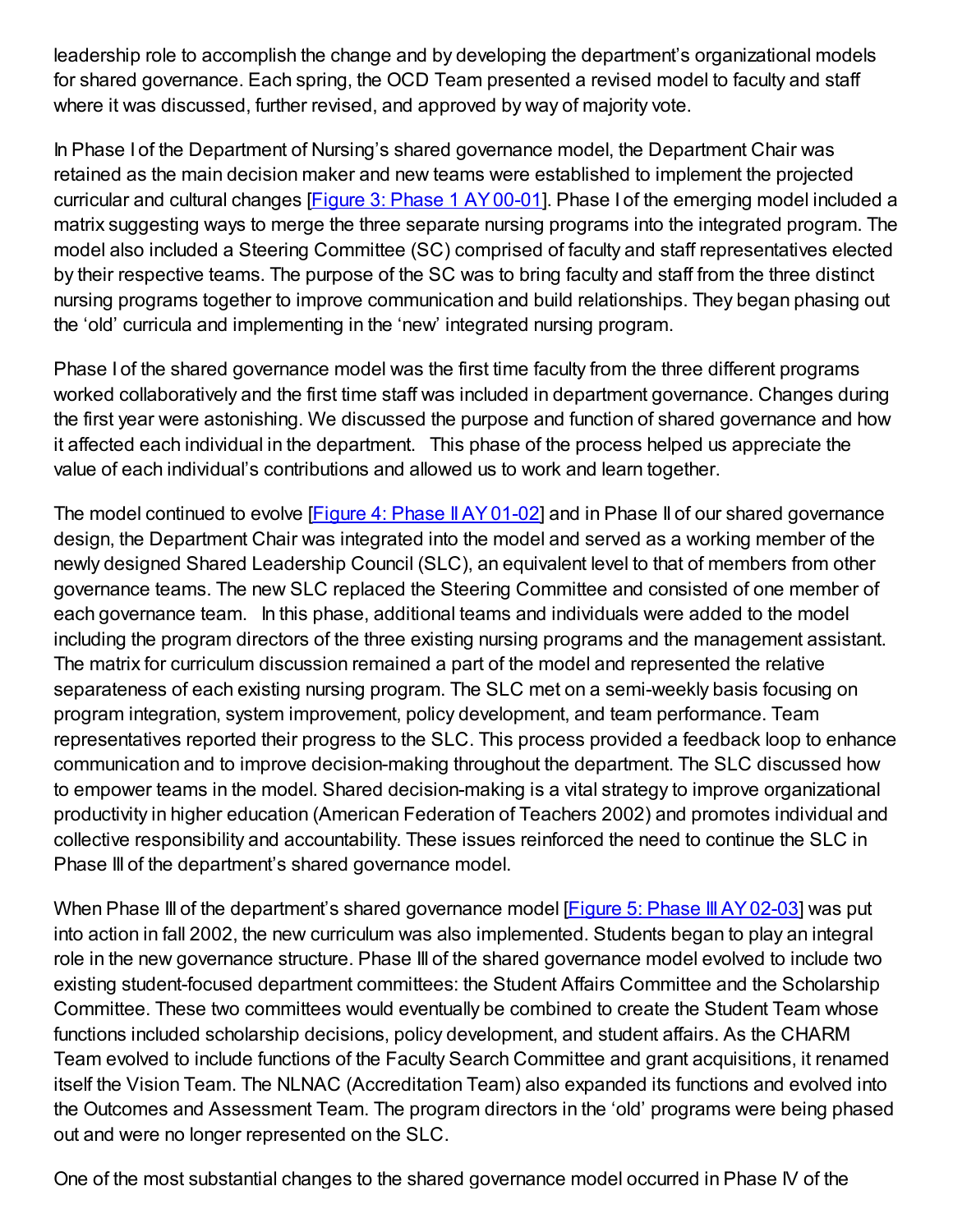model's development [Figure 6: Phase IV [AY03-04](http://www.academicleadership.org/uploads/Figure_6_Phase_IV_AY_03-04.JPG)]. The Operations Team was added to coordinate several of the daily departmental functions including developing course schedules, coordinating faculty teaching assignments, and providing oversight of the department budget. These functions were considered some of the most important to faculty and staff because they directly impacted their daily lives and livelihood. They required faculty and staff to negotiate with their peers for limited resources, choice teaching assignments, and desirable course schedules. In 2003-2004 an option to form an Ad Hoc Task Force was added to the model, which provided a temporary mechanism to deal with unusual and time-limited issues. The PN program ended in 2003, and faculty from that program were fully integrated into the department's shared governance model. The SLC continued to develop and evolved into a Coordinating Council (CC) which reflected its primary function of coordinating processes that were aligned with the vision and mission of the organization, rather than making decisions (Scott and Caress 2005).

One of the most substantial changes to the shared governance model occurred in Phase IV of the

In Phase V of the shared governance model  $[Figure 7: Phase V AY 04-05]$ , the AS program was phased out and those faculty were further integrated into the model. No new governance teams were added and the evolving shared governance model took root as an integral part of the organizational culture.

The CC and the OCD Team debated the value of adding a Management Team to the shared governance model. Eventually, the teams decided to include a Management Team for two important reasons. First, the faculty and staff believed that a team with legitimate leadership authority was needed provide a 'unified voice' for the department. Second, a team was needed to deal with faculty and student issues that were confidential. Open forums were held to determine how managers would communicate with stakeholders, interact with the teams without dominating them, and participate collaboratively in the decision-making process. Subsequent to discussions, faculty and staff voted to merge two teams; a newly formed Chairs Team comprised of the Department Chair and three Associate Chairs representing the three program exit options ( PN, AS, BS) with the Operations Team since the functions of both teams were similar. In Phase VI of the shared governance model [Figure 8: Phase [VIAY05-06\]](http://www.academicleadership.org/uploads/Figure_8_Phase_VI_AY_05-06.JPG) the two teams merged. The primary functions of the Operations Team included scheduling and budget decisions, and the Chairs Team dealt with personnel and student issues.

In spring 2006, the faculty and staff voted to include a Graduate Program in Phase VII of the shared governance model **[Figure 9: Phase VII AY 06-07]**, and the department sought approval to begin this program. Faculty and staff believed a Graduate Team was needed to specifically deal with the issues associated with graduate education.

The seventh step in Kotter's change model is to celebrate short term wins. It is vital to rejoice in the important work accomplished during the change process. In addition to the pending graduate program, the department has much to celebrate. We celebrated each model revision at the end of every academic year, the phasing out of each program closing, and formally recognized faculty and staff achievements and team accomplishments.

The last step in Kotter's model is to make the change permanent. In the "Go Live in '05" model, all faculty were teaching together in the new curriculum and working within the shared governance model. While the actual "Go Live in '05" model looked quite different than the predicted original envisioned six years earlier, it provided a necessary vision of the future. The original model prediction shaped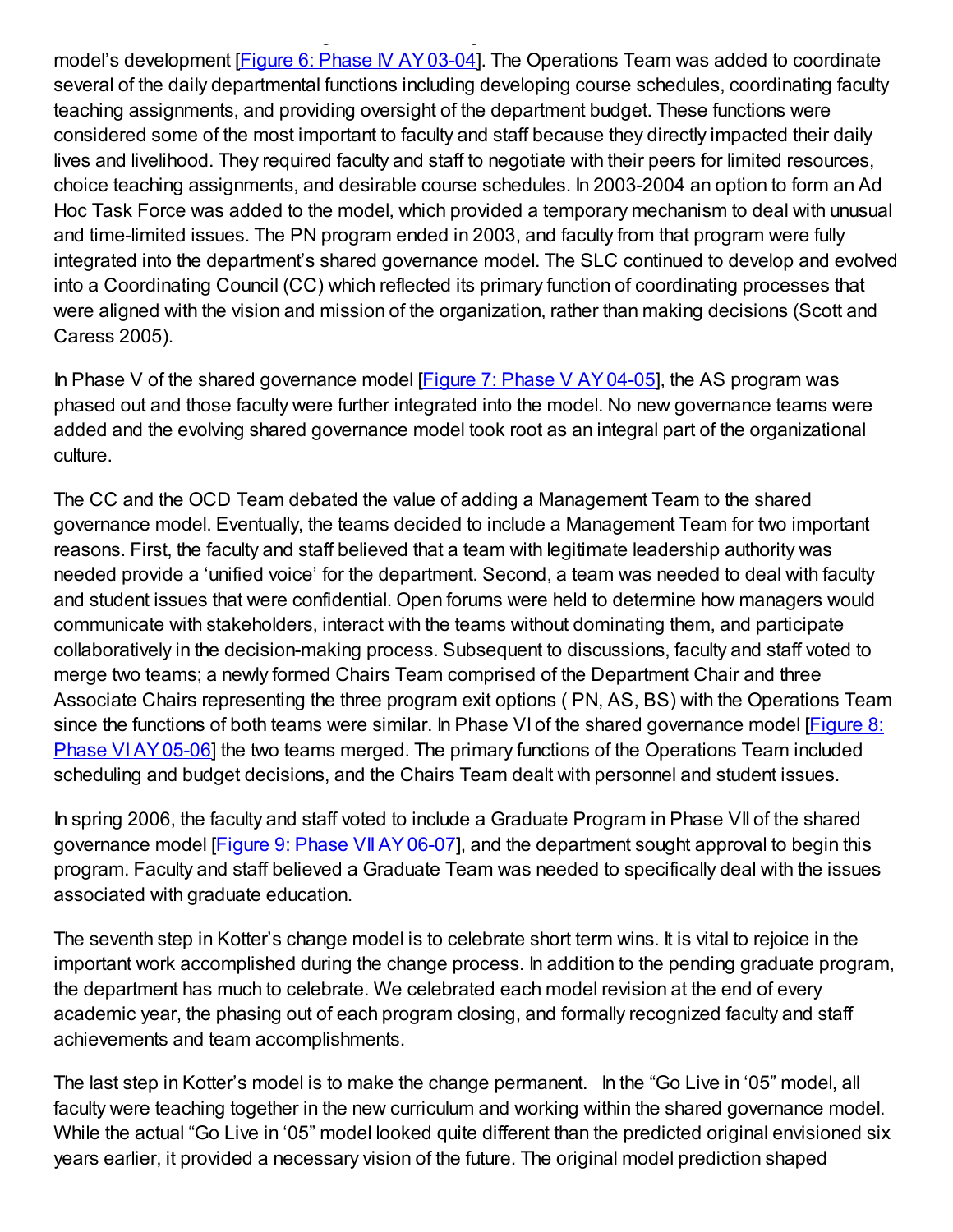revisions to the department's shared leadership model and provided direction for improvement. The "Go Live in '05" model was successfully implemented and marked not only an 'end' to one journey, but marked a new beginning for continued growth and renewal.

## **Today's Challenges**

While faculty and staff in the department of nursing have accomplished a great deal in the past six years, the "Go Live in '05" year was one of the more tumultuous years in the transition. Although faculty and staff were accustomed to ongoing change, many believed that the motto "Go Live in '05" would not only mark a new beginning, but would represent the end of significant change. Many did not realize that the department's shared governance model would continue to evolve in a dynamic fashion. Implementing a shared governance model is an ongoing process and not an end in itself. Processes within a shared governance model require continuous revision and realignment of each person's authority, responsibility, and accountability (Caramanica 2004). The current focus is to realize a fully empowered workforce that recognizes each person's role and allows that role to be fully and legitimately expressed. The journey to empowerment in a shared governance model is not linear nor can it be assigned. Instead, empowerment is a personal belief about one's work and meaningful contribution in creating and sustaining a thriving system of governance (Porter-O'Grady 2001). Our shared governance model is currently in place, but the need for growth and transformation still exists in this dynamic process. This will be our challenge for years to come.

#### References

American Federation of Teachers in Higher Education. 2002. Shared governance

in colleges and universities: A statement by the higher education program and policy council. [http://www.aft.org/pubs-reports/higher\\_ed/shared\\_governance.pdf](http://www.aft.org/pubs-reports/higher_ed/shared_governance.pdf) (accessed July 2, 2006).

Caramanica, L. 2004. Shared governance: Hartford Hospital's experience, *Journal of Issues*

*in Nursing 9 (1).* [www.nursingworld.org/ojin/topic23/tpc23\\_2.htm](http://www.nursingworld.org/ojin/topic23/tpc23_2.htm) (accessed July 4, 2006).

Coakley, L., and L.M. Randall. 2005. Orchestrating change at the departmental

level: Applying the process of adaptive leadership. Academic Leadership: The On-line Journal. [http://www.academicleadership.org/volume4/issue2/coakley\\_randall/article.html](http://www.academicleadership.org/volume4/issue2/coakley_randall/article.html) (accessed June 16, 2006).

Currie , J. 2005. What makes shared governance work? An Australian perspective,

Academe : Bulletin of the American Association of University Professors, May-June:20-23.

Kotter, J.P. 1996. Leading change. Boston: Harvard Business School.

Porter-O'Grady, T. 2001. Is shared governance still relevant? Journal of Nursing

Administration 31 (10): 468-473.

Porter-O'Grady, T., M.A. Hawkins, and M.L. Parker, eds. 1997. Whole-systems shared